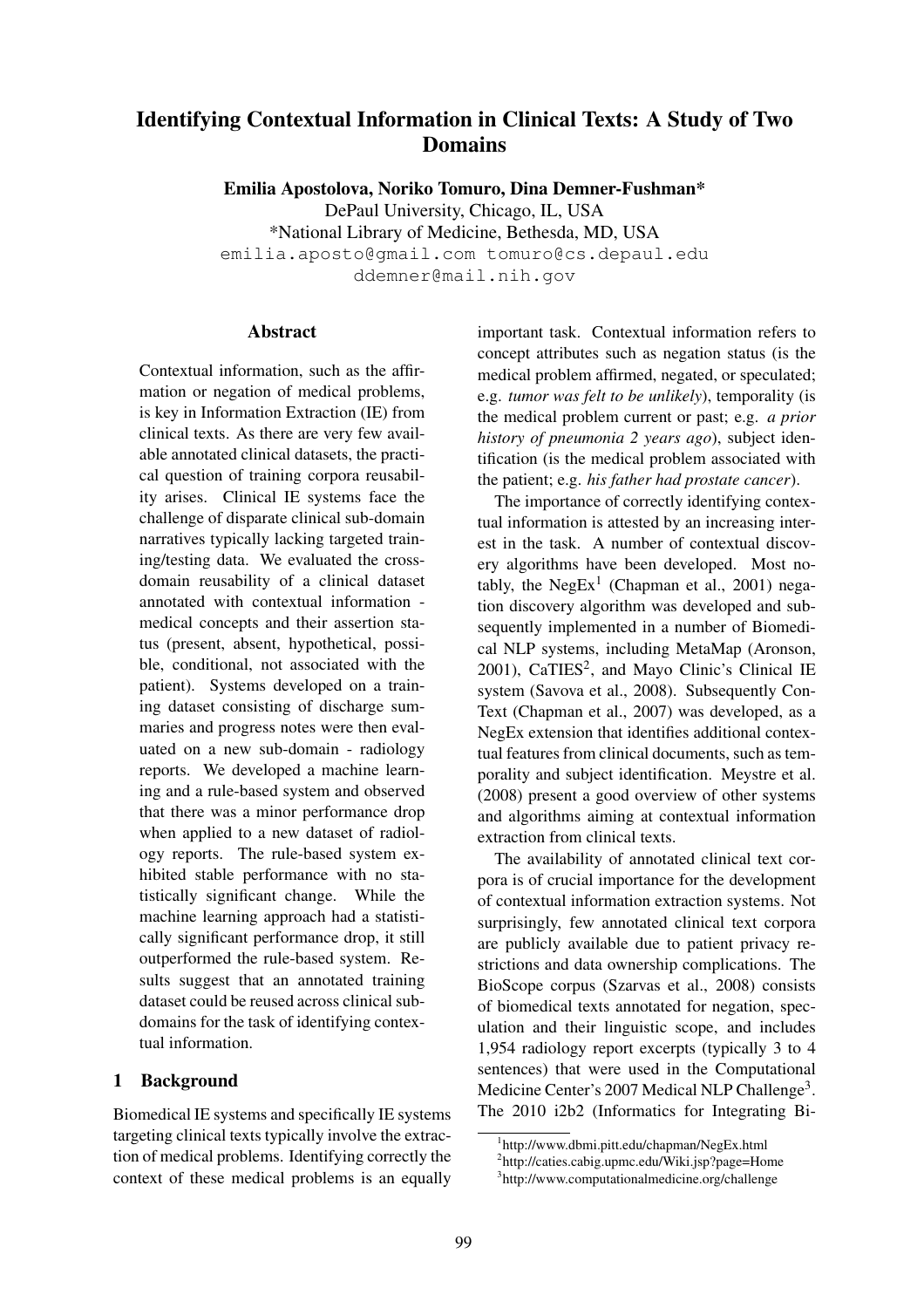ology and the Bedside<sup>4</sup>) NLP Shared Task released 826 clinical records (discharge summaries and progress notes) annotated with medical problems and their contextual information<sup>5</sup>.

As publicly available clinical text corpora are sparse, the acquisition of task-specific annotated datasets remains problematic. Clinical IE systems target various clinical sub-genres (radiology reports, pathology reports, discharge summaries, etc.) and possibly hospital-specific report formating and content characteristics. A very practical concern for the development of such systems is whether or not, and how much, the tools developed using the available corpora annotated with contextual information could be used in other clinical sub-domains. In this paper we explore this question by evaluating the performance of a contextual IE system developed for the clinical sub-genre of discharge summaries on a different sub-genre - radiology reports.

# 2 Methods

## 2.1 Dataset

As participants of the 2010 i2b2 NLP Shared Task, we have developed a clinical IE system that extracts contextual information of medical problems. The system was developed using the 2010 i2b2 challenge training dataset consisting of 349 clinical records (discharge summaries and progress notes). The challenge data was annotated for concepts referring to medical problems, tests, and treatments (Table 1). In addition, each medical problem was annotated with its 'assertion status' - one of 6 categories of assertions as described below:

Present - it is asserted that the patient experiences the problem (the default category).

Absent - it is asserted that the problem does not exist in the patient.

Possible - it is asserted that the problem may be present in the patient, but there is uncertainty expressed.

Conditional - it is asserted that the patient experiences the problem only under certain conditions (e.g. allergies).

Hypothetical - it is asserted that the patient may develop the medical problem.

Not associated with the patient - the medical problem is associated with someone who is not the patient.

Assertion category examples are shown in Table 2. The distribution of the 6 assertion categories within the i2b2 training dataset is shown in Figure 1.

| <b>Concept Category</b>       | Example                            |
|-------------------------------|------------------------------------|
| <b>Medical Problem (any</b>   | She developed diabetes.            |
| abnormality observed          |                                    |
| in patient)                   |                                    |
| <b>Test</b> (procedures,      | <b>Chest x-ray</b> revealed        |
| panels, and measures)         | clear lungs.                       |
| <b>Treatment</b> (procedures, | He was placed on <b>a morphine</b> |
| interventions, and            | drip.                              |
| substances)                   |                                    |
|                               |                                    |

Table 1: Concept categories in the 2010 i2b2 NLP Shared Task.

| Example                         |
|---------------------------------|
| He has <b>pneumonia</b> .       |
| No pneumonia was suspected.     |
| If you experience wheezing or   |
| sob.                            |
| Pneumonia is possible/probable. |
| Penicillin causes a rash        |
| Brother had <b>asthma</b>       |
|                                 |
|                                 |

Table 2: Medical concept 'assertion' categories in the 2010 i2b2 NLP Shared Task.



Figure 1: Distribution of the assertion categories across the 11,969 medical problems in the i2b2 training dataset of 349 documents.

Systems developed with the training dateset described above were tested against two datasets. One was provided by the i2b2 challenge - 477 discharge summaries and progress notes similar to the training dataset. The second dataset was created by annotating 70 deidentified Lung CT radiology reports<sup>6</sup>. The radiology reports were anno-

<sup>4</sup> https://www.i2b2.org/NLP/Relations/

<sup>&</sup>lt;sup>5</sup>The 2010 i2b2 Shared Task data (currently available to challenge participants) will be made available to the research community at large one year after the evaluation.

<sup>&</sup>lt;sup>6</sup>The reports were randomly selected from a proprietary dataset of deidentified radiology reports spanning a period of 3 years from the Department of Radiology at Northwestern University Medical School.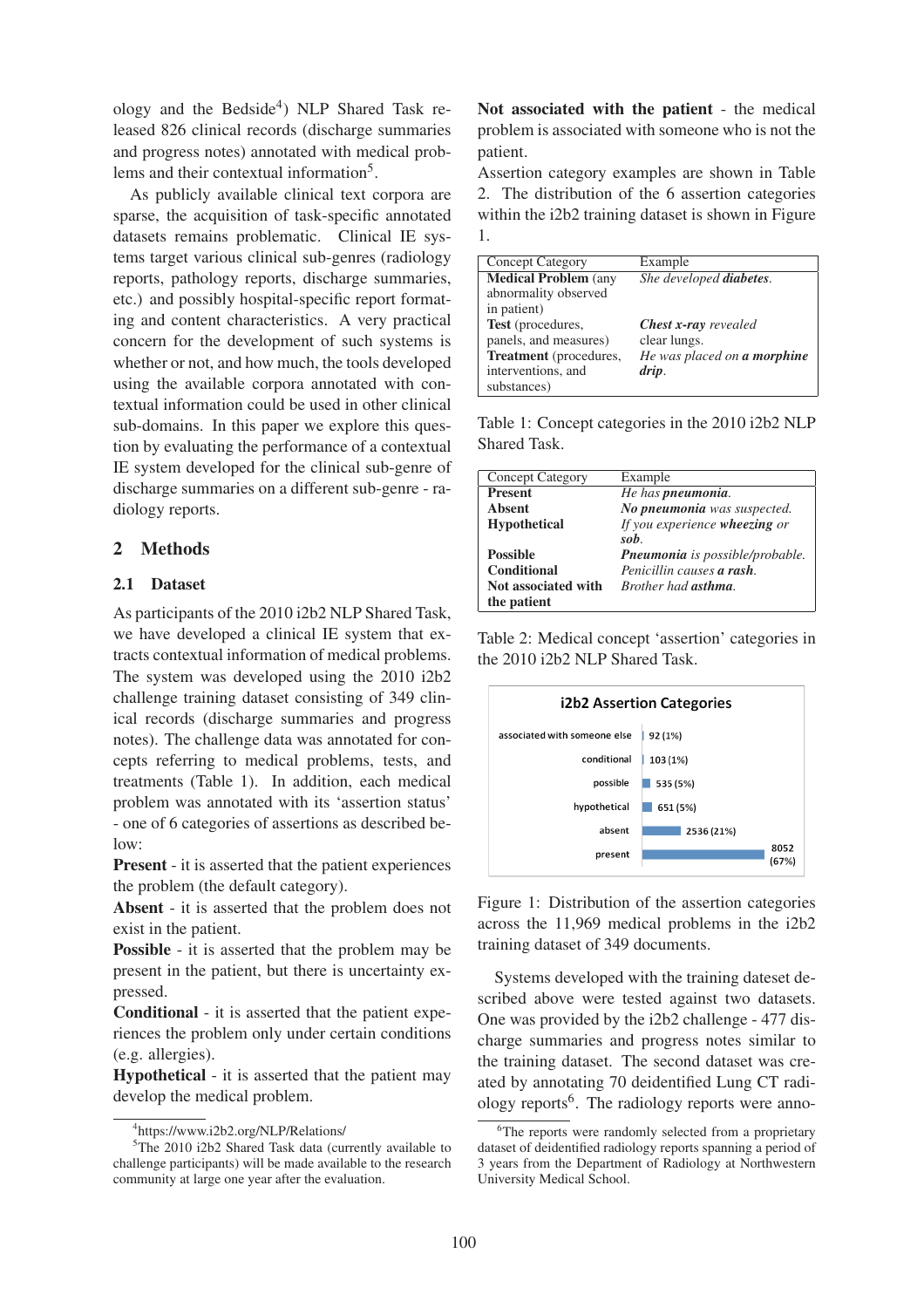tated by a single annotator for tests, treatments, medical problems and their assertion types following the 2010 i2b2 challenge annotation guidelines. The dataset comprised of 2,322 sentences and 32, 592 tokens, with an average report length of 33 sentences. Lung CT studies were chosen as the nature of the procedure usually results in more verbose reports with an abundance of findings (e.g. as compared to routine exams such as mammography). The annotator identified a total of 1,564 medical problems, 431 tests, and 92 treatments. The distribution of the assertion categories across the annotated medical problems is shown in Figure 2. Unlike discharge summaries and progress notes, radiology reports do not list allergies, 'as needed' medication prescriptions, or narrate family history. As a result, there were no instances of the categories *conditional, hypothetical,* and *associated with someone else*. Also notable is that the percentage of *present* medical problems is relatively lower (60%) compared to the dataset of discharge summaries/progress notes (67%), while the percentages of *possible* and *absent* medical problems are higher (5% vs. 14% and 21% vs. 26% respectively). The difference is again due to the nature of radiology reports, they are often used to rule out conditions and to suggest further investigation of possible medical problems.



Figure 2: Distribution of the assertion categories across the 1,564 medical problems in the test dataset of 70 radiology reports.

### 2.2 System Description

We evaluated the performance of a rule-based approach and a machine learning approach against the two datasets. Both systems were developed using the i2b2 training dataset consisting of 349 discharge summaries and progress notes.

The rule-based system is a slightly modified implementation of the ConText algorithm (Chapman et al., 2007). The ConText algorithm relies on hand-crafted sets of trigger terms in proximity of clinical conditions to discover if the conditions are affirmed, negated, or possible; recent, historical, or hypothetical; experienced by the patient or other. Trigger terms are phrases preceding or following medical problems such as *no evidence to suggest*, *negative for*, *may be ruled out*, etc. We slightly modified the algorithm by extending the list of 'possible' trigger-terms (118 additional expressions including morphological variants), extending the list of 'absent' and 'hypothetical' trigger terms (4 and 2 additional expressions respectively), and introducing a small set of 'conditional' trigger terms (12 expressions). We also disregarded 'historical' cues as the challenge task does not differentiate between historical and recent medical problems.

The Machine Learning system models the problem as a classification task that assigns each of the annotated medical problems into one of the 6 categories. We trained a one-against-all SVM (Chang and Lin, 2001) classifier - a series of binary classifiers for each assertion category against all other categories. Empirically, we identified an optimum set of features as described below. The GATE framework (Cunningham et al., 2002) was used to generate and experiment with features sets.

Feature Set:

1. *Token window of size 5*: Tokens surrounding the medical problem (within sentence boundaries). Numbers were normalized (converted to the string \$number). Tokens belonging to concepts were converted to their corresponding concept types (e.g. 'coronary bypass surgery' was substituted by the concept's category - *treatment*).

2. *Negative prefix*: This feature targets the discovery of absent medical problems identified as such by the presence of a morphological prefix, as in 'afebrile' or 'nontender'. Possible values are a-, ab-, un-, an-, anti-, dis-, non-, in-, il-, ir-, or im-.

3. *Section heading preceding the problem concept*: Section headings could be helpful in identifying most assertion categories. For example, problems that fall under the heading 'Family History' typically fall into the 'not associated with patient' assertion category. Headings were identified as the last string preceding the problem concept that matches the regular expression 'Beginning of line, One or more characters, Colon, White space, End of line'.

4. *ConText Cues*: Occasionally cues or trigger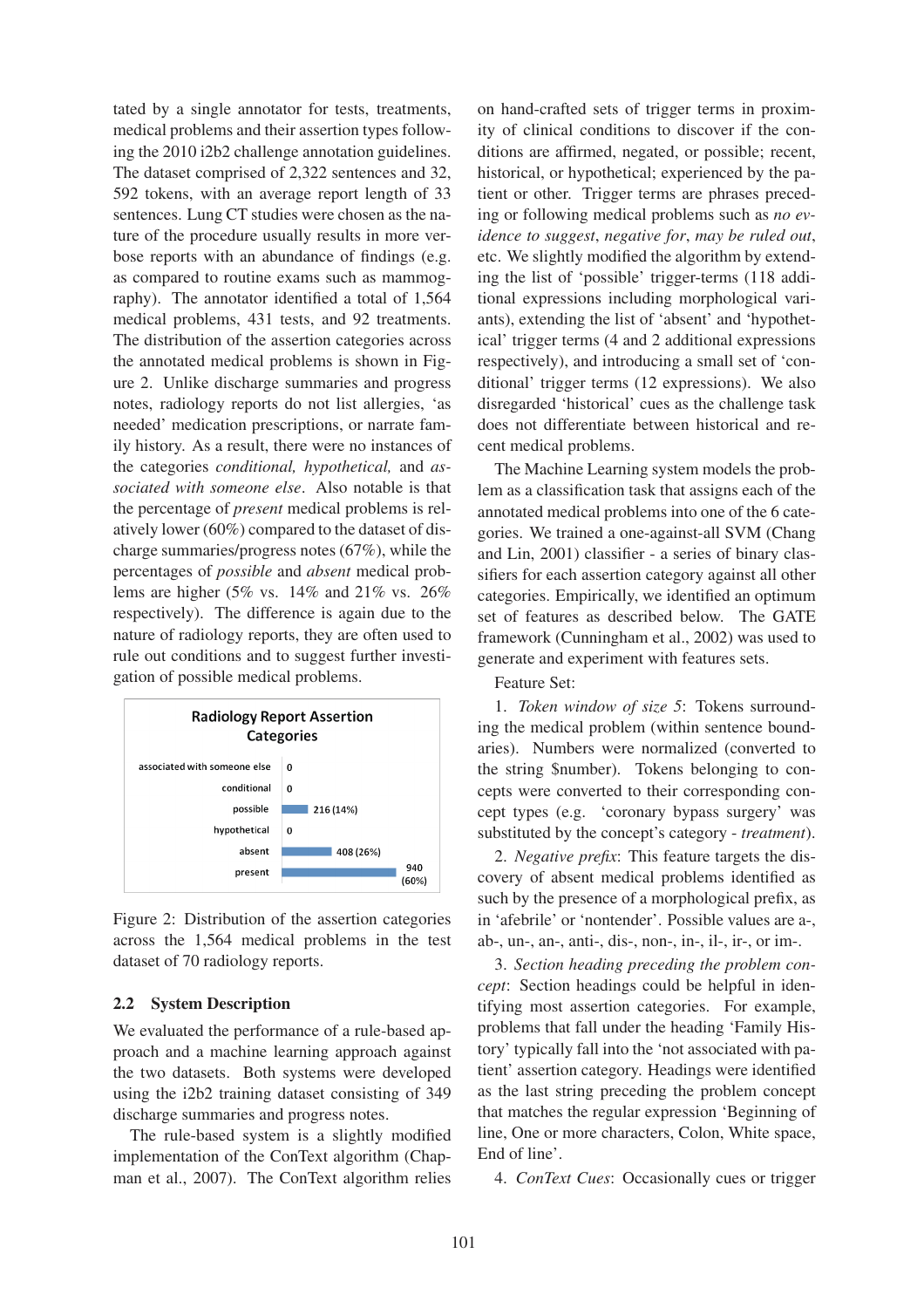terms outside the limitations of the 5-token window were necessary for a human reader to identify the assertion category. This feature was used to identify ConText cues preceding or following the medical concept outside the token window size.

5. *Semantic Type*: Conditional medical problems are typically related to allergy symptoms and other temporary conditions (e.g. *penicillin causes a rash; dyspnea on exertion*). A hand-crafted dictionary was created to map problem concepts to such semantic types. For example, expressions such as *rash, hive, itching, dyspepsia*, etc. were mapped to the semantic type *allergy symptom*.

In addition, token-window Part-of-Speech,  $UMLS<sup>7</sup>$  term and semantic type features were also considered. However, these features had no positive effect on the system performance and were excluded from the final system.

## 3 Results

Results from applying the original and the modified versions of the ConText algorithm on the i2b2 dataset of 477 discharge summaries/progress notes are shown in Tables 3 and 4 respectively. As shown, the addition of hand-crafted trigger terms improved performance across most assertion categories. Table 5 shows results obtained on the same dataset by the SVM-based system.

| Category         | TР    | FN   | FP   | R     | р     | F1    |
|------------------|-------|------|------|-------|-------|-------|
| Present          | 12663 | 362  | 2061 | 97.22 | 86.0  | 91.27 |
| Absent           | 2877  | 732  | 461  | 79.72 | 86.19 | 82.83 |
| Hypothetical 327 |       | 390  | 42   | 45.61 | 88.62 | 60.22 |
| Possible         | 53    | 830  | 15   | 6.0   | 77.94 | 11.14 |
| Conditional      | 0     | 171  | 0    | 0.0   |       |       |
| Not patient      | 84    | 61   | 13   | 57.93 | 86.6  | 69.42 |
| Overall          | 16004 | 2546 | 2592 | 86 27 | 86.06 | 86.17 |

Table 3: Results from applying the ConText algorithm (unmodified) to the 2010 i2b2 NLP Shared Task test dataset containing 11,969 medical problems (TP=True Positive, FN=False Negative, FP=False Positive, R=Recall, P=Precision, F1=F1-score).

Results from applying the original and the modified versions of the ConText algorithm on the test dataset of 70 CT Lung radiology reports are shown in Tables 6 and 7 respectively. The performance gain from the addition of hand-crafted trigger terms is more notable in the radiology dataset. The i2b2 dataset of discharge summaries

| Category         | TР    | FN   | FP   | R     | р     | F1    |
|------------------|-------|------|------|-------|-------|-------|
| Present          | 12338 | 687  | 1559 | 94.73 | 88.78 | 91.66 |
| Absent           | 2876  | 733  | 452  | 79.69 | 86.42 | 82.92 |
| Hypothetical 453 |       | 264  | 64   | 63.18 | 87.62 | 73.42 |
| Possible         | 398   | 485  | 293  | 45.07 | 57.6  | 50.57 |
| Conditional      | 42    | 129  | 146  | 24.56 | 22.34 | 23.4  |
| Not patient      | 89    | 56   | 15   | 61.38 | 85.58 | 71.49 |
| Overall          | 16196 | 2354 | 2529 | 87.31 | 86.49 | 86.90 |

Table 4: Results from applying a modified version of the ConText algorithm to the 2010 i2b2 NLP Shared Task test dataset containing 11,969 medical problems.

| Category         | TP    | FN   | FP   | R     | P     | F1    |
|------------------|-------|------|------|-------|-------|-------|
| Present          | 12808 | 217  | 930  | 98.33 | 93.23 | 95.71 |
| Absent           | 3331  | 278  | 145  | 92.29 | 95.82 | 94.02 |
| Hypothetical 568 |       | 149  | 38   | 79.21 | 93.72 | 85.86 |
| Possible         | 449   | 434  | 102  | 50.84 | 81.48 | 62.62 |
| Conditional      | 44    | 127  | 14   | 25.73 | 75.86 | 38.42 |
| Not patient      | 111   | 34   | 10   | 76.55 | 91.73 | 83.45 |
| Overall          | 17311 | 1239 | 1239 | 93.32 | 93.32 | 93.32 |

Table 5: Results from applying an SVM classifier to the 2010 i2b2 NLP Shared Task test dataset containing 11,969 medical problems.

contained a very low portion of 'possible' assertions (5%), and even though the new rules improved the F1-score from 11.14 to 50.57, the overall performance gain was negligible. However, the radiology report dataset contained a larger portion of 'possible' assertions (14%) that account for the improved performance over the base-line. Table 8 shows results obtained on the same dataset by the SVM-based system.

| Category       | TР       | FN                | FP                | R        | р                 | F1    |
|----------------|----------|-------------------|-------------------|----------|-------------------|-------|
| Present        | 936      | 4                 | 241               | 99.57    | 79.52             | 88.42 |
| Absent         | 362      | 46                | 23                | 88.73    | 94.03             | 91.3  |
| Hypothetical 0 |          | 0                 | $\theta$          | 0        |                   |       |
| Possible       |          | 214               | $\mathbf{\Omega}$ | 0.93     | 100.0             | 1.84  |
| Conditional    | $\theta$ | $\mathbf{\Omega}$ | $\mathbf{0}$      | $\theta$ | $\mathbf{\Omega}$ |       |
| Not patient    | 0        | 0                 | 0                 | 0        | 0                 |       |
| Overall        | 1300     | 264               | 264               | 83.12    | 83.12             | 83.12 |

Table 6: Results from applying the ConText algorithm (unmodified) to a dataset of 70 CT Lung radiology reports containing 1,564 medical problems.

As could be seen by comparing Tables 4 and 7, the overall performance of the rule-based approach decreased from an F1-score of 86.90 to 86.32 when applied to a new clinical sub-domain - radiology. The performance drop was not statistically significant (we used a two-tailed Z-test on two proportions with a confidence level of 95%). Introducing new heuristics to the ConText rule-based system proved beneficial as the original

<sup>&</sup>lt;sup>7</sup>Unified Medical Language System  $\odot$ The National Library of Medicine